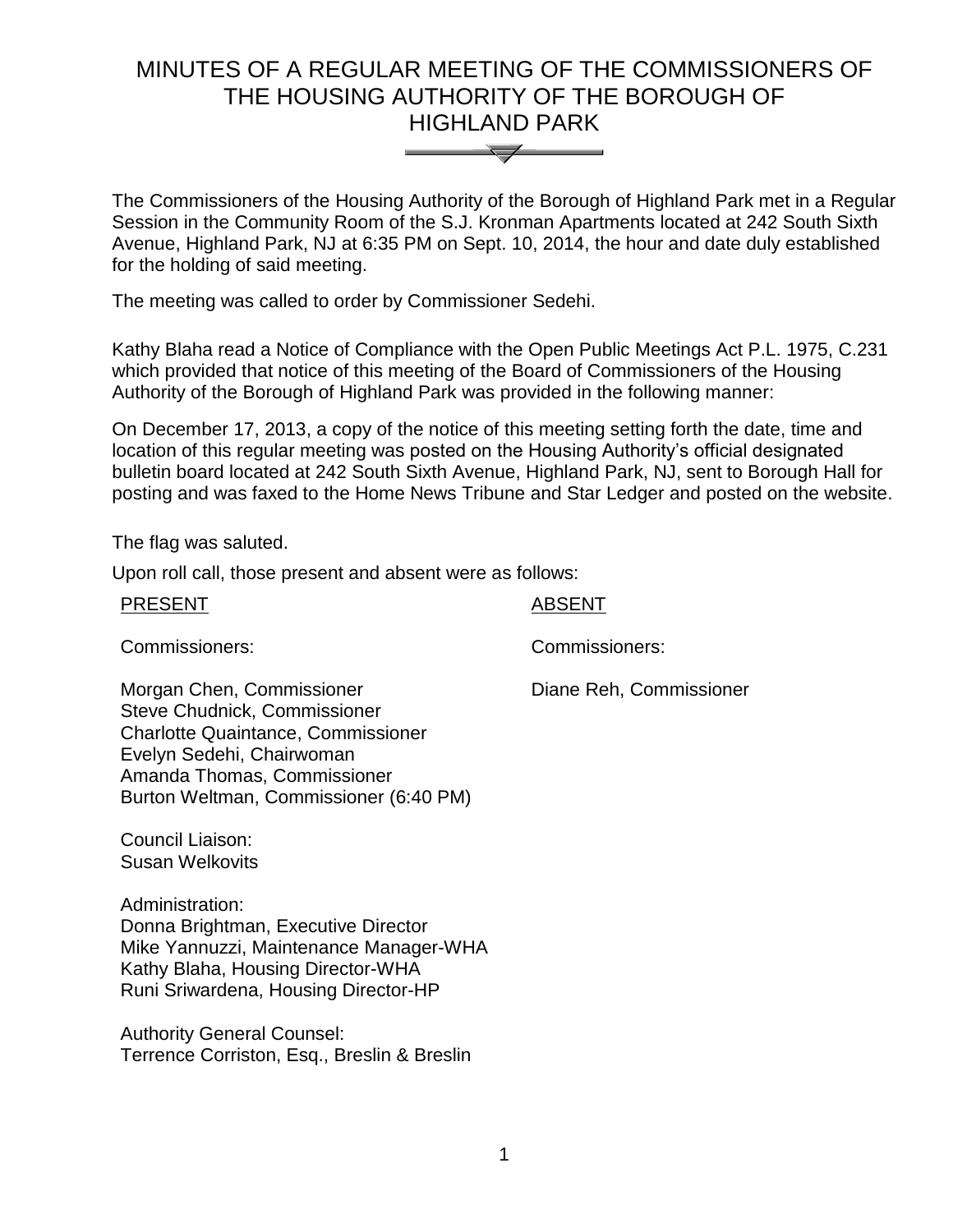# Minutes

A motion to approve the minutes of the regular meeting held on July 11, 2014 was made by Commissioner Chen and seconded by Commissioner Thomas.

| <b>ROLL CALL:</b> | Chen Chudnick Quaintance Reh Sedehi Thomas Weltman |
|-------------------|----------------------------------------------------|
| AYES:             | Quaintance Sedehi Thomas<br>Chen                   |
| NAYS:             | <b>None</b>                                        |
| Abstain:          | Chudnick                                           |
| Absent:           | Reh Weltman                                        |

The Chair thereupon declared said motion approved.

## Public Comment - none

## Communications:

- Chairwoman Sedehi commented that she has been reappointed for another five year term.
- Chairwoman Sedehi commented that a new commissioner, Steve Chudnick, was appointed to fill the unexpired term of Mary Barnes.
- Chairwoman Sedehi commented on the SEMAP score High Performer.

Executive Director Brightman explained that this is HUD's rating of the Section 8 program.

 Chairwoman Sedehi asked about the violation notice. She asked how long this has been in effect.

Executive Director Brightman stated that she did not know and that this test would be costly if performed by our vendor; therefore, they trained Gus to do the weekly "no flow test."

Commissioner Chen asked if they had been back to follow-up.

Executive Director Brightman replied, no.

 Chairwoman Sedehi asked Housing Manager Sriwardena if the alarm situation has lessened since her memo to the staff.

Housing Manager Sriwardena replied, yes.

- Chairwoman Sedehi commented that this is the first time she has seen an auditor's exit interview letter. Also, she remarked about "no findings."
- Chairman Sedehi thanked Councilwoman Susan Welkovits for taking the lead on having the Housing Authority's ordinance updated.

Commissioner Weltman asked what changed.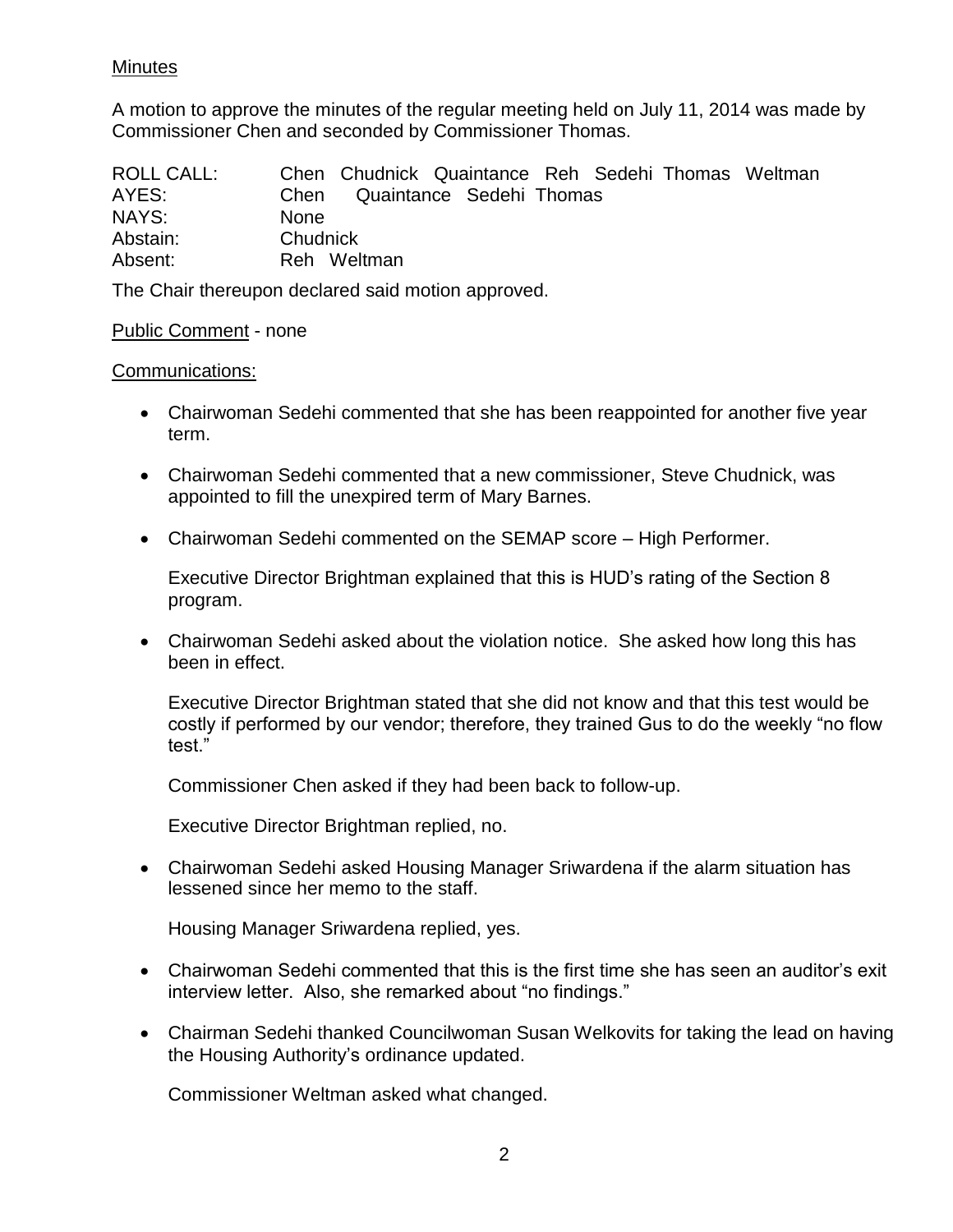Executive Director Brightman replied that we went from 5 commissioners to 7 and a resident commissioner just to highlight a few.

Chairwoman Sedehi commented that she can now vote.

Counsel Corriston remarked that the statute numbers have changed.

 Chairwoman Sedehi asked if there were any questions regarding the Aquarius Capital report.

Executive Director Brightman stated that this projects the Authority's retirement obligations.

Commissioner Weltman asked if we can afford to pay.

Executive Director Brightman stated that currently only two previous employees are receiving retirement benefits and that we can afford to pay them. Furthermore, the report is based on an additional four people retiring with benefits and that projection seems unrealistic at this time.

#### Reports:

## Executive Director Brightman's report:

Chairwoman Sedehi asked when the garbage change was going to take place.

Executive Director Brightman replied that it will start this week.

Executive Director Brightman reported that 3 of 5 cameras were replaced.

#### Attorney's report:

Counsel Corriston reported that there was one eviction pending and a lockout in July.

#### Staff reports:

Chairwoman Sedehi commented on how extensive Gus' report was and that she attended a tenant meeting conducted by Housing Manager Sriwardena, which was informational and well run.

Housing Manager Sriwardena commented that the County was looking into giving Jani additional hours.

#### Committee reports:

Commissioner Chen reported that the Facilities Committee met to discuss the garbage situation and came up with the plan to move the first floor laundry room and eliminate one of the community room bathrooms. He reported that the garbage chute has been closed and will be removed.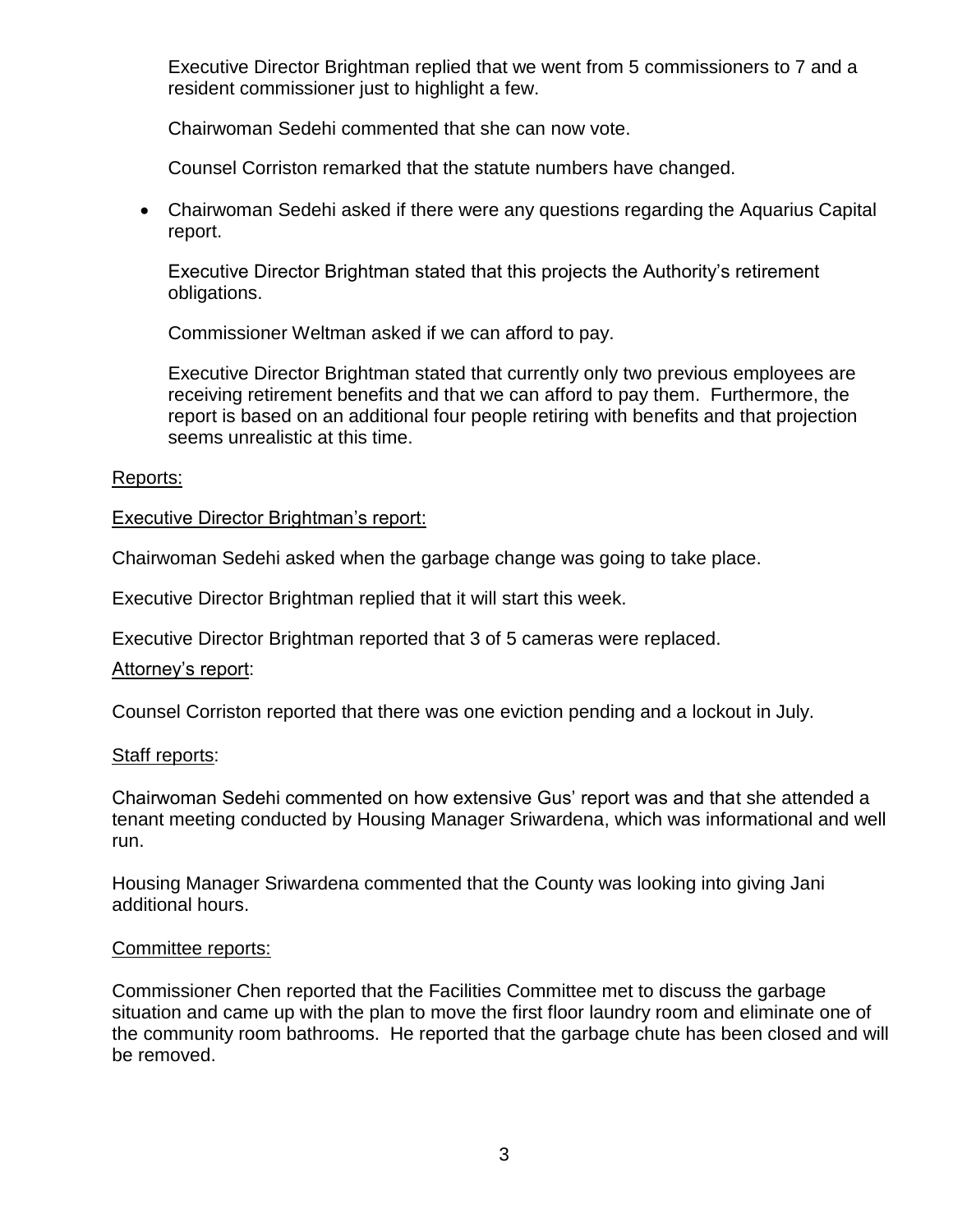# **RESOLUTIONS**

a) Reso #2014-29 – Adopting Monthly Bill List

Motion moved by Commissioner Chen and seconded by Commissioner Weltman to adopt Resolution #2014-29.

#### **Discussion**

Commissioner Weltman asked if there was anything unusual.

Executive Director Brightman answered, no.

Chairwoman Sedehi asked about the @21,000 Aleman bill.

Executive Director Brightman replied it was for the kitchen floors at the family units.

| ROLL CALL: |             |  | Chen Chudnick Quaintance Reh Sedehi Thomas Weltman |  |
|------------|-------------|--|----------------------------------------------------|--|
| AYES:      |             |  | Chen Chudnick Quaintance Sedehi Thomas Weltman     |  |
| NAYS:      | <b>None</b> |  |                                                    |  |
| Abstain:   | <b>None</b> |  |                                                    |  |
| Absent:    | Reh         |  |                                                    |  |

The Chair thereupon declared said motion approved.

b) Reso #2014-30 – Establishing the Payment Standards for HCV

Motion moved by Commissioner Chen and seconded by Commissioner Chudnick to adopt Resolution #2014-30.

#### **Discussion**

Commissioner Weltman asked if this was a monthly occurrence.

Executive Director Brightman replied, no, it just seems that way as HUD issued changes backto-back and that it is normally done on a yearly basis.

| ROLL CALL: |             |  | Chen Chudnick Quaintance Reh Sedehi Thomas Weltman |
|------------|-------------|--|----------------------------------------------------|
| AYES:      |             |  | Chen Chudnick Quaintance Sedehi Thomas Weltman     |
| NAYS:      | <b>None</b> |  |                                                    |
| Abstain:   | <b>None</b> |  |                                                    |
| Absent:    | Reh.        |  |                                                    |

The Chair thereupon declared said motion approved.

New Business – none

Second Public Comment

Regis Methven, 3R, reported that there are weeds in the parking lot.